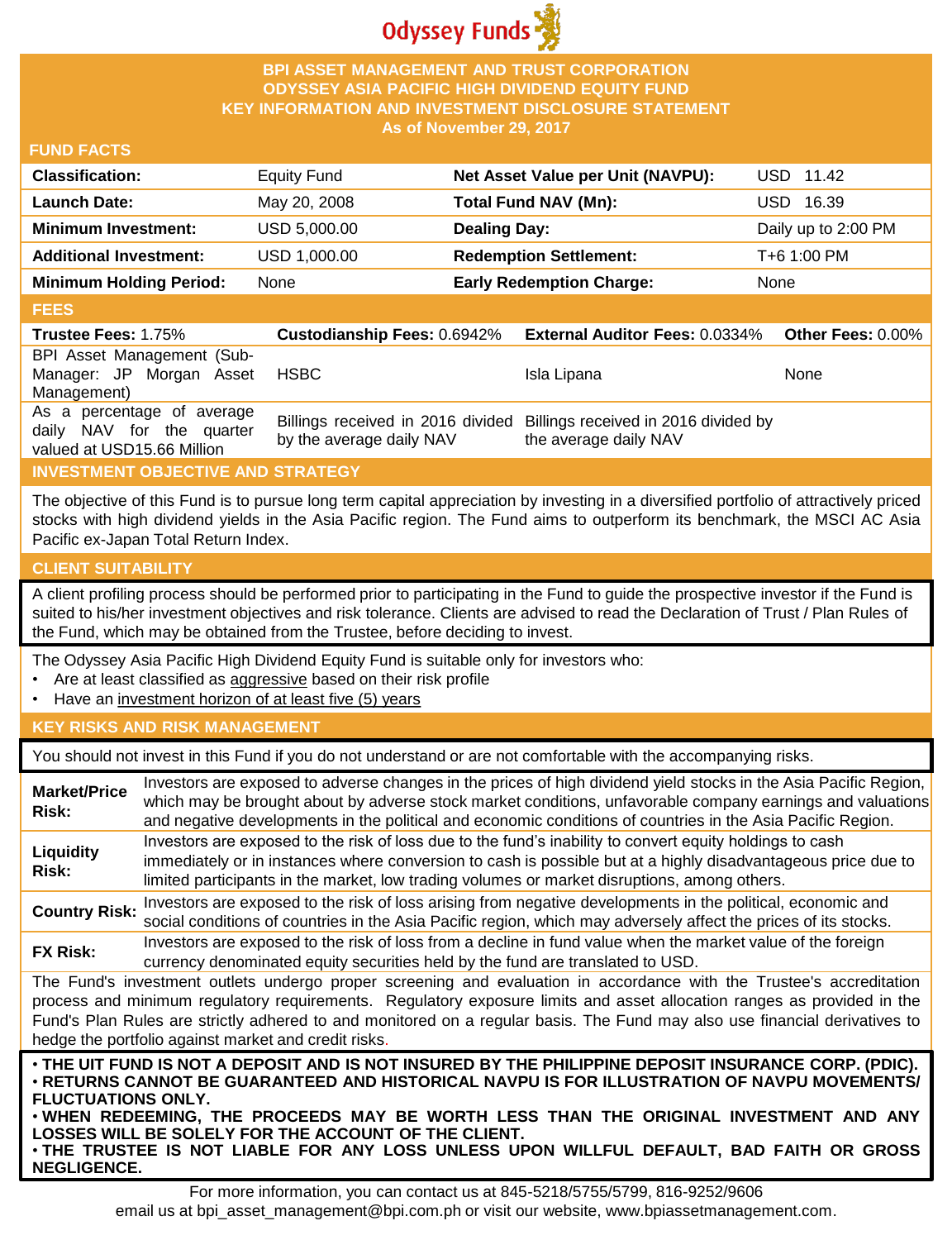#### **FUND PERFORMANCE AND STATISTICS AS OF NOVEMBER 29, 2017**

(Purely for reference purposes and is not a guarantee of future results)

#### **NAVPU GRAPH**



| <b>CUMULATIVE PERFORMANCE (%) 1</b>    |            |       |         |             |         |                   |
|----------------------------------------|------------|-------|---------|-------------|---------|-------------------|
|                                        | 1 mo       | 3 mos | 6 mos   | <b>1 YR</b> | 3 YRS   | S.I. <sup>5</sup> |
| Fund                                   | 0.97       | 2.24  | 5.45    | 17.73       | 10.23   | 14.20             |
| <b>Benchmark</b>                       | 2.58       | 6.04  | 14.74   | 33.45       | 27.83   | 48.95             |
| <b>ANNUALIZED PERFORMANCE (%) 1</b>    |            |       |         |             |         |                   |
|                                        | 1 YR .     | 2 YRS | 3 YRS   | 4 YRS       | 5 YRS   | S.I. <sup>5</sup> |
| Fund                                   | 17.73      | 9.76  | 3.30    | 3.69        | 3.19    | 1.40              |
| <b>Benchmark</b>                       | 33.45      | 19.79 | 8.53    | 7.31        | 7.56    | 4.27              |
| <b>CALENDAR YEAR PERFORMANCE (%) 1</b> |            |       |         |             |         |                   |
|                                        | <b>YTD</b> | 2016  | 2015    | 2014        | 2013    | 2012              |
| Fund                                   | 19.08      | 3.45  | $-9.91$ | 7.08        | $-5.41$ | 21.10             |
| <b>Benchmark</b>                       | 35.62      | 6.18  | $-9.47$ | 3.71        | 2.65    | 22.75             |

#### **PORTFOLIO COMPOSITION**

| <b>Allocation</b>                      | % of Fund     |
|----------------------------------------|---------------|
| <b>Equities</b>                        | 95.65         |
| Cash                                   | 4.45          |
| Time deposits and money market         |               |
| Other receivables - net of liabilities | $-0.10$       |
| <b>Top Five Sector Holdings</b>        | % of Equities |
| Financials                             | 42.36         |
| Industrials                            | 11.30         |
| Utilities                              | 10.40         |
| <b>Real Estate</b>                     | 9.88          |
| Information Technology                 | 7.71          |
| <b>Top Five Country Weightings</b>     | % of Equities |
| China                                  | 30.50         |
| Australia                              | 14.13         |
| Hong Kong                              | 13.03         |
| Korea                                  | 12.27         |
| Taiwan                                 | 10.94         |

# **NAVPU over the past 12 months** Highest 11.45 Lowest 9.59 **STATISTICS** Portfolio Beta 0.89 Volatility, Past 1 Year (%) <sup>2</sup> 7.21 Sharpe Ratio<sup>3</sup> 2.34

# <sup>1</sup>Returns are net of fees.

<sup>2</sup>Measures the degree to which the Fund fluctuates vis-à-vis its average return over a period of time.

Information Ratio<sup>4</sup> and 13.13 Current Number of Holdings 69

<sup>3</sup>Used to characterize how well the return of a Fund compensates the investor for the level of risk taken. The higher the number, the better.

<sup>4</sup>Measures reward-to-risk efficiency of the portfolio relative to the benchmark. The higher the number, the higher the reward per unit of risk.

<sup>5</sup>Since inception.

6 Includes accrued income, investment securities purchased, accrued expenses, etc.

\*Declaration of Trust is available upon request through branch of account.

# **TOP TEN HOLDINGS**

| <b>Name</b>                                | % of Equities |
|--------------------------------------------|---------------|
| Bangkok Bank                               | 5.52          |
| Korea Electric Power                       | 5.13          |
| CK Hutchison Holdings                      | 4.92          |
| DBS Group Holdings                         | 4.36          |
| Australia and New Zealand<br>Banking Group | 3.75          |
| <b>HSBC Holdings</b>                       | 3.63          |
| China Mobile                               | 3.16          |
| Yuanta Financial Holdings                  | 2.88          |
| Amcor                                      | 2.83          |
| Bank of China                              | 2.73          |
|                                            |               |

# **RELATED PARTY TRANSACTIONS\***

The Fund has no transactions and outstanding investments with entities related to BPI Asset Management and Trust Corporation (BPI AMTC).

\* Related party in accordance with BPI AMTC's internal policy.